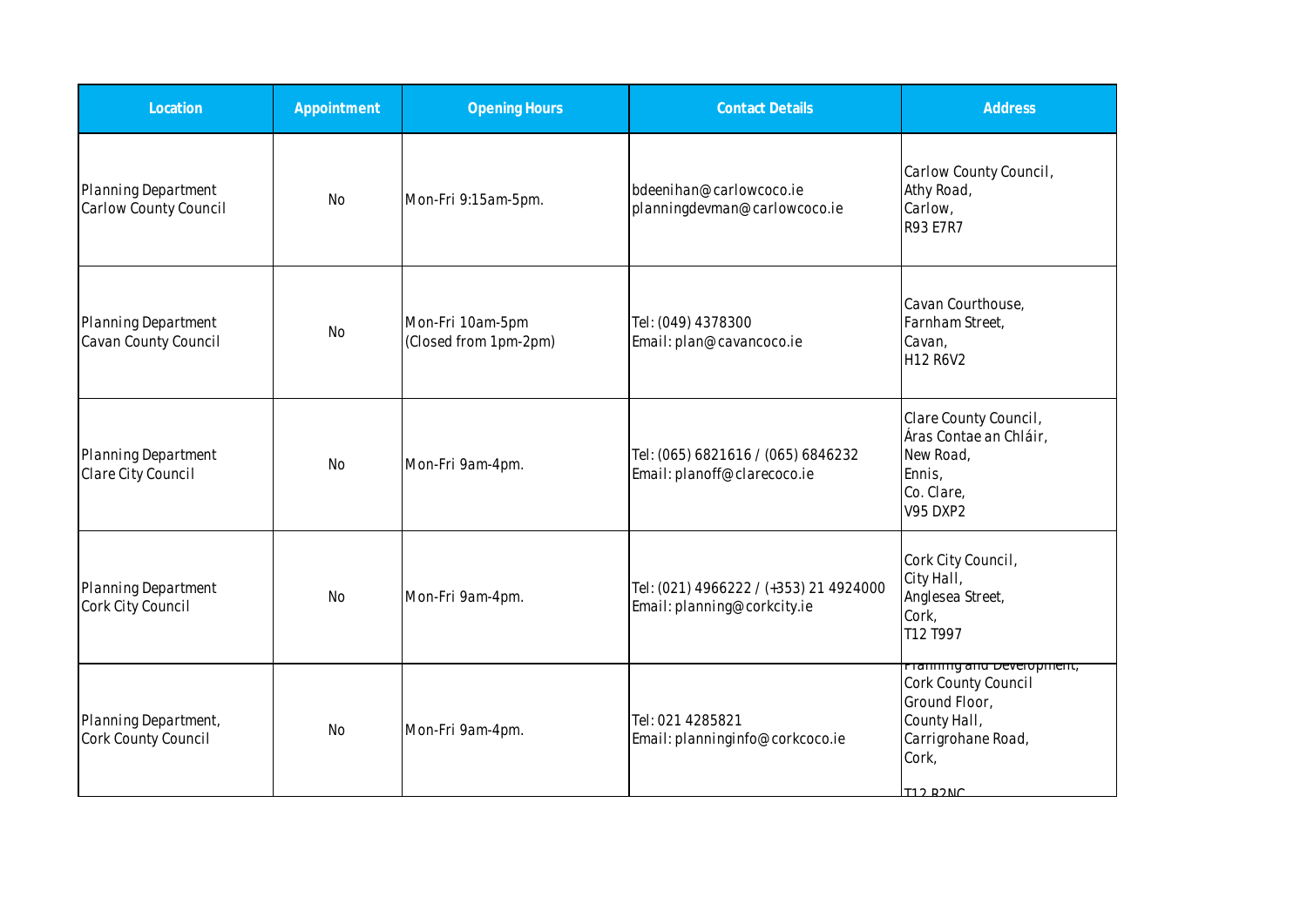| Donegal Central Library                                                               | <b>No</b> | Mon-Wed 9:30am-5:30pm<br>Thurs 1pm-8pm<br>Fri 1pm-8pm<br>Sat 10am-2:30pm. | Tel: (074) 912 4950<br>Email: Jlongwill@donegalcoco.ie       | Donegal Central Library,<br>St Oliver Plunkett Rd,<br>Letterkenny,<br>Co. Donegal,<br>F92 R273  |
|---------------------------------------------------------------------------------------|-----------|---------------------------------------------------------------------------|--------------------------------------------------------------|-------------------------------------------------------------------------------------------------|
| Planning Department<br>Dublin City Council                                            | <b>No</b> | Mon-Fri 9am-5pm.                                                          | Tel: (01) 222 2149<br>Email: Fiona.murphy@dublincity.ie      | Planning Counter,<br>Civic Offices,<br>Wood Quay,<br>Dublin 8,<br>D08 RF3F<br>Ireland.          |
| Planning Department<br>Dun Laoghaire Rathdown<br>County Council<br><b>County Hall</b> | <b>No</b> | Mon-Fri 10am-4pm.                                                         | Tel: (01) 2054871/ (01) 2054863<br>Email:planning@dlrcoco.ie | Dundrum Office Park,<br>Main Street,<br>Dundrum,<br>Dublin 14,<br>Ireland                       |
| Planning Department<br><b>Fingal County Council</b>                                   | <b>No</b> | Mon-Thurs 9am-5pm. Fri 9am-<br>4.30pm                                     | Tel: (01) 8905541<br>Email: Alison.foster@fingal.ie          | Fingal County Council,<br>County Hall,<br>Main Street,<br>Swords,<br>County Dublin,<br>K67 X8Y2 |
| <b>Planning Department</b><br>Galway City Council                                     | <b>No</b> | Mon-Fri 9am-4pm.                                                          | Tel: (091) 536 400<br>Email: customerservice@galwaycity.ie   | Galway City Council,<br>City Hall,<br>College Road,<br>Galway,<br>H91 X4K8                      |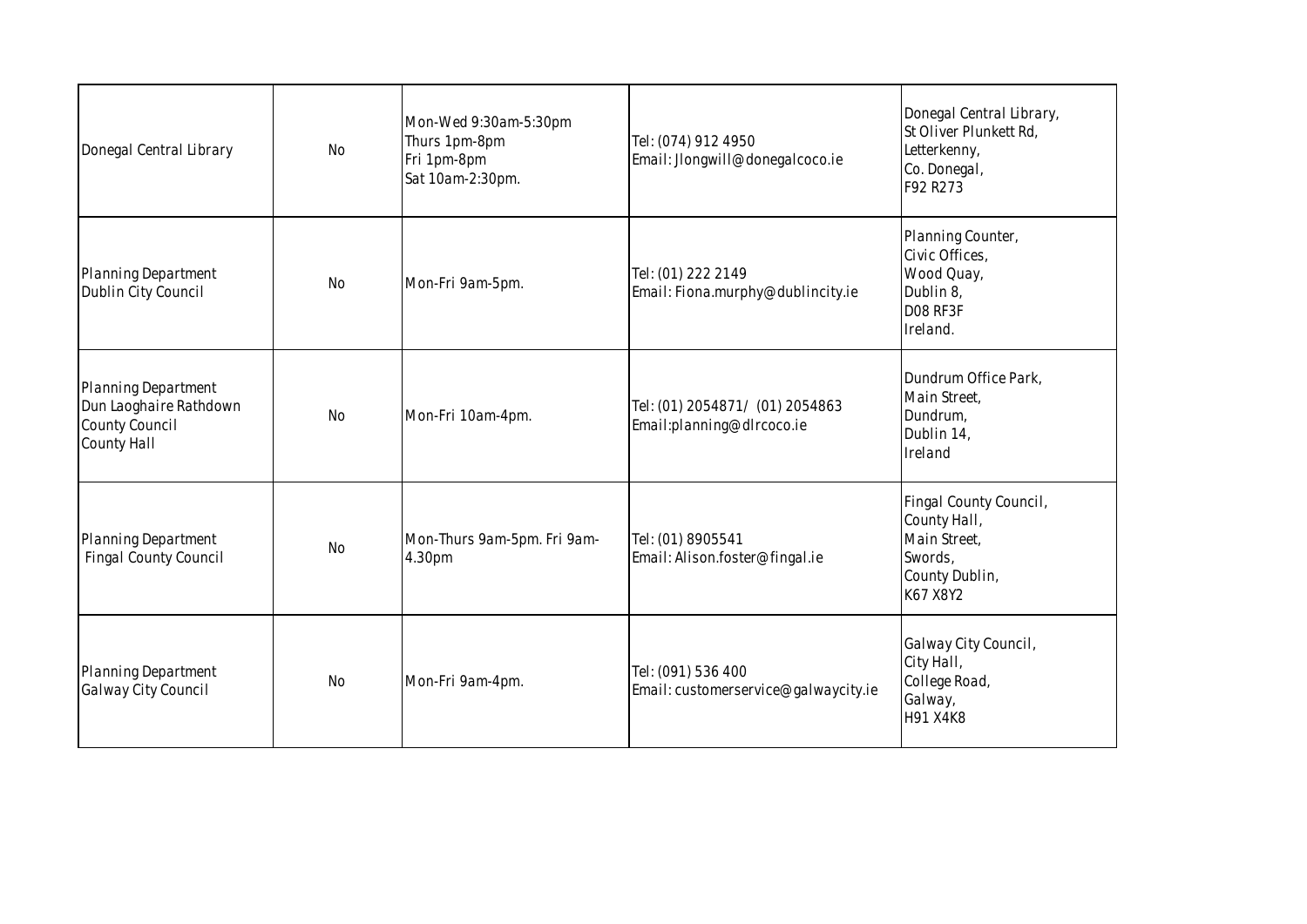| Planning Department<br>Galway County Council   | <b>No</b> | Mon-Fri 9am-4pm.          | Tel: (091) 509043<br>Email: planning@galwaycoco.ie                    | Áras an Chontae,<br>Prospect Hill,<br>Galway,<br><b>H91 H6kX</b>                                |
|------------------------------------------------|-----------|---------------------------|-----------------------------------------------------------------------|-------------------------------------------------------------------------------------------------|
| Planning Department<br>Kerry County Council    | <b>No</b> | Mon-Fri 9am-5pm.          | Tel: (066) 7183500/ (066) 7183582<br>Email: plan@kerrycoco.ie         | Kerry County Council,<br>Co Buildings,<br>Rathass, Tralee,<br>Co. Kerry,<br><b>V92 H7VT</b>     |
| Planning Department<br>Kildare County Council  | Yes       | Mon-Fri: 9:30-2:30pm.     | Tel: (045) 980845<br>Email: plandept@kildarecoco.ie                   | Head Office,<br>Áras Chill Dara,<br>Devoy Park,<br>Naas,<br>Co Kildare,<br>W91 X77F             |
| Planning Department<br>Kilkenny County Council | <b>No</b> | Mon-Fri 9am-1pm, 2pm-4pm. | Tel: (056) 7794004 / (0) 567794000<br>Email:planning@kilkennycoco.ie. | Kilkenny County Council, County<br>Hall,<br>John Street, Kilkenny R95 A39T                      |
| Planning Department<br>Laois County Council,   | No        | Mon-Fri 9:30am-1pm.       | Tel: (057) 86 64000<br>Email: Ebrownri@laoiscoco.ie                   | Laois County Council,<br>Áras an Chontae,<br>JFL Ave.,<br>Portlaoise,<br>Co. Laois,<br>R32 EHP9 |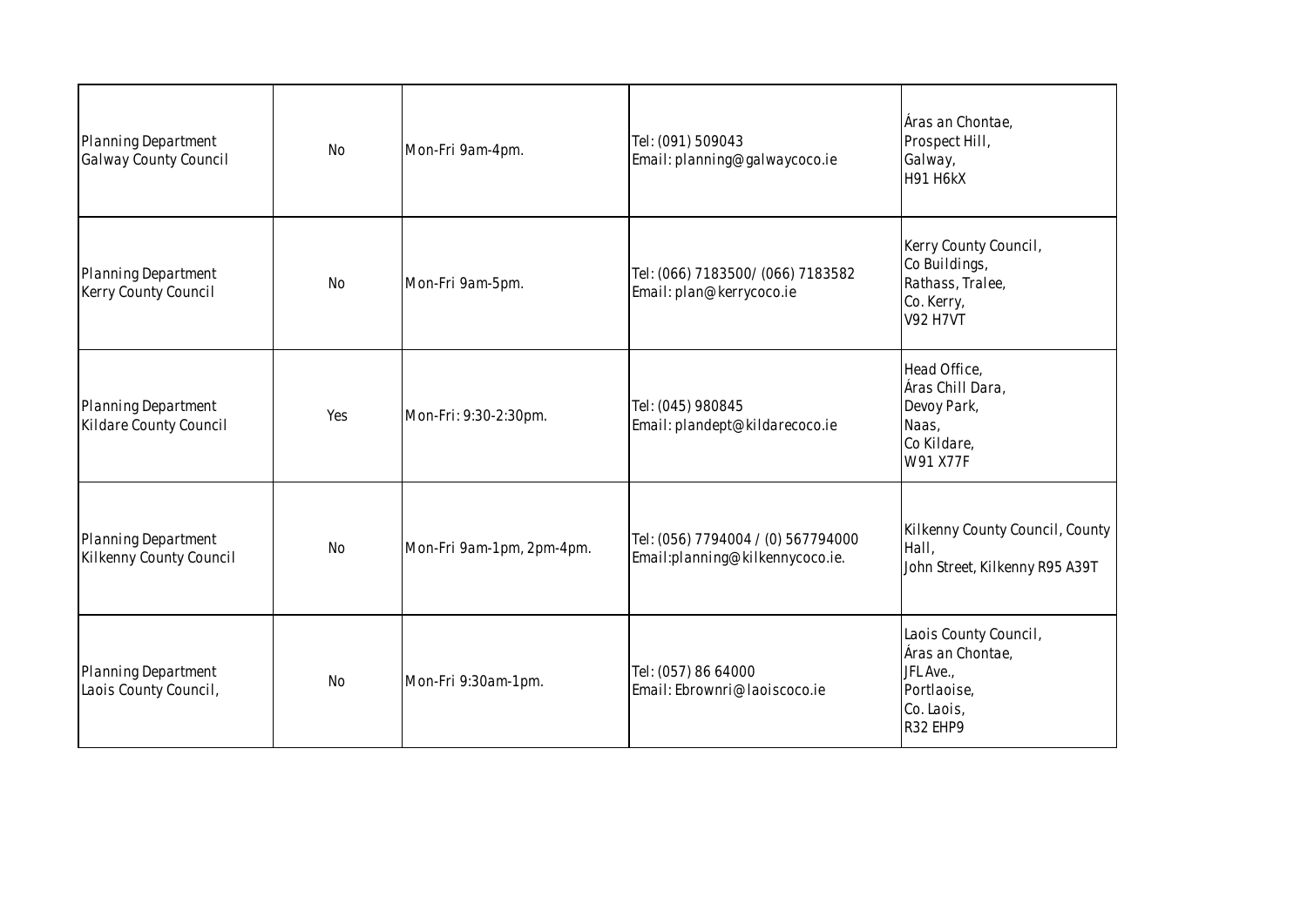| Planning Department<br>Leitrim County Council            | <b>No</b> | Mon-Fri 9:30am-12:30pm, 2pm-<br>3:30pm. | Tel: (071) 965 0450<br>Email: Mshanley@leitrimcoco.ie                                                | Áras An Chontae,<br>St. Georges Terrace,<br>Carrick on Shannon,<br>Co Leitrim, N41 PF67                                                     |
|----------------------------------------------------------|-----------|-----------------------------------------|------------------------------------------------------------------------------------------------------|---------------------------------------------------------------------------------------------------------------------------------------------|
| Planning Department<br>Limerick City & County<br>Council | No        | Mon-Fri 9am-5pm.                        | Tel: 061 556 556 / (061) 556000<br>Email: Heather.supple@limerick.ie                                 | Planning and Environmental<br>Services<br>Floor 1<br>Limerick City and County Council<br>Dooradoyle Road<br>Dooradoyle<br>Limerick V94 WV78 |
| Planning Department<br>Longford County Council           | No        | Mon-Fri 10am-12pm, 2pm-3pm              | Tel: 043-3342222 / (043) 3343300<br>Email: planning@longfordcoco.ie                                  | Planning Department,<br>Longford County Council,<br>Aras An Chontae,<br>Great Water Street,<br>Longford, N39 NH56                           |
| <b>Customer Services</b><br>Louth County Council         | <b>No</b> | Mon-Fri 9am-5pm.                        | Tel: (042) 933 5457 / (042) 933 5457<br>Email: planning@louthcoco.ie<br>Marie.Ocallaghan@lothcoco.ie | Louth County Council,<br>Town Hall,<br>Crowe Street,<br>Dundalk,<br>Co. Louth,<br>A91 W20C                                                  |
| <b>Planning Department</b><br>Mayo County Council        | <b>No</b> | Mon-Fri 9:30-1pm, 2pm-4:30pm.           | Tel: (094) 9064000 / (094) 902 4444<br>Email: planning@mayococo.ie<br>mgordon@mayococo.ie            | Planning Section<br>Mayo County Council<br>Áras an Chontae<br>The Mall, Castlebar<br>County Mayo,<br>F23 WF90                               |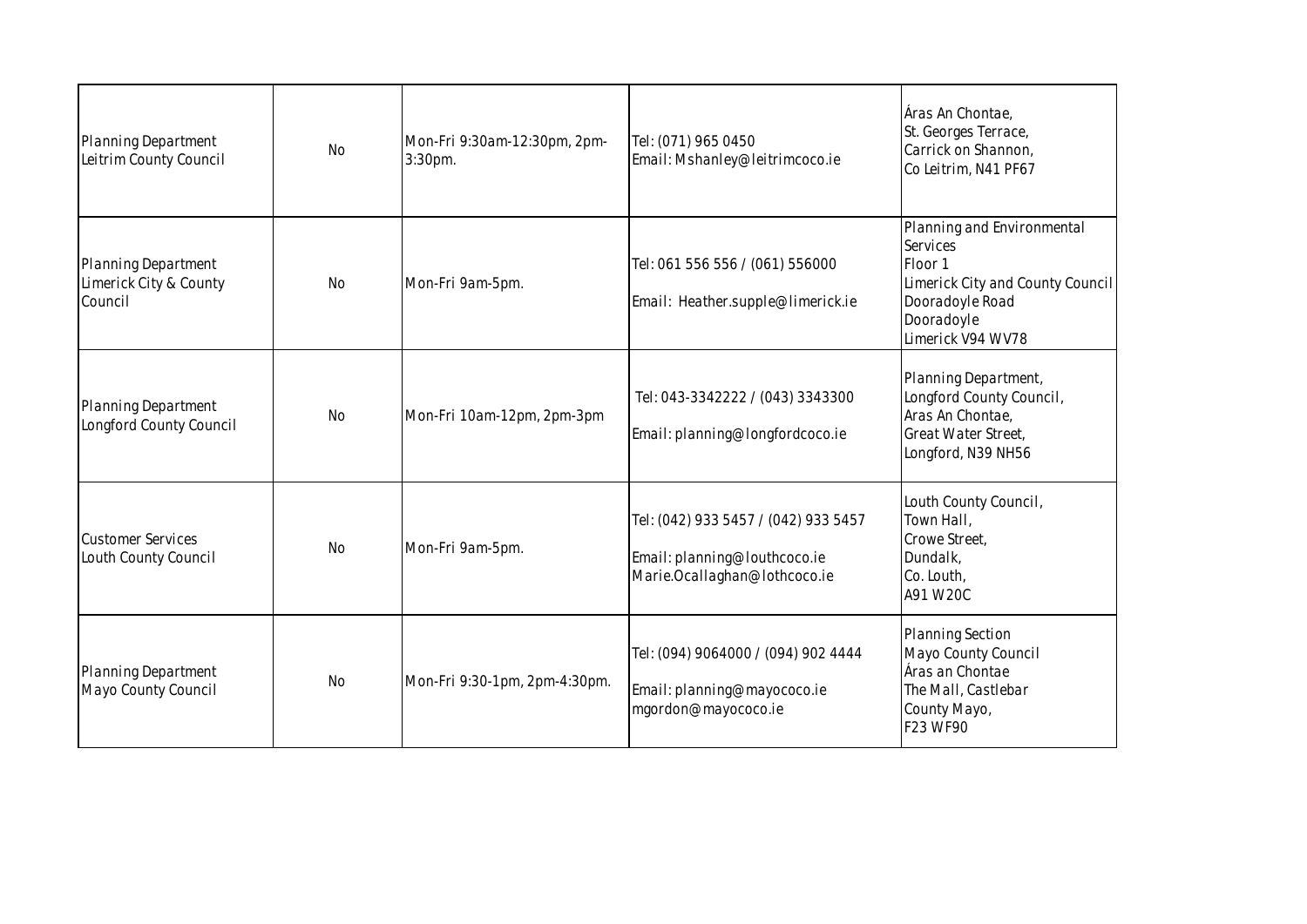| Planning Department<br>Meath County Council,               | <b>No</b> | Mon-Fri 9am-1pm, 2pm-4pm.          | Tel: 046-909 7000 / (046) 9097500<br>Email: planning@meathcoco.ie                              | Meath County Council,<br>Planning Department,<br>Buvinda House,<br>Dublin Road,<br>Navan,<br>County Meath,<br>C15 Y291 |
|------------------------------------------------------------|-----------|------------------------------------|------------------------------------------------------------------------------------------------|------------------------------------------------------------------------------------------------------------------------|
| Planning<br>DepartmentMonaghan<br>County Council,          | <b>No</b> | Mon- 9:15am-1pm, 1:30pm-5pm.       | Tel: (047) 30500 / 047 30532<br>Email: planning@monaghancoco.ie                                | Monaghan County Council<br><b>Planning Offices</b><br>1 Dublin Street<br>Monaghan<br>H18 X982                          |
| Planning Department<br><b>Tipperary County Council</b>     | <b>No</b> | Mon-Fri 9:30am-4:30pm.             | Tel: (08) 18 065000<br>Email: planning@tipperarycoco.ie                                        | <b>Tipperary County Council</b><br>Civic Offices, Nenagh,<br>Co. Tipperary, E45A099                                    |
| <b>Planning Department</b><br><b>Offaly County Council</b> | <b>No</b> | Mon-Fri 9am-1pm.                   | Tel: (057) 934 6800 / (057) 935 7414<br>Email: planning@offalycoco.ie<br>gconlon@offalycoco.ie | Áras an Chontae,<br>Charleville Road,<br>Tullamore,<br>Co. Offaly,<br>R35 F893                                         |
| Planning Department<br>Roscommon County Council            | <b>No</b> | Mon-Fri 9:30am-1pm 2pm-<br>4:30pm. | Tel: (090) 663 7100 / 090 6637175<br>Email: planning@roscommoncoco.ie                          | Roscommon County Council,<br>Áras an Chontae,<br>Roscommon Town.<br>F42 VR98.                                          |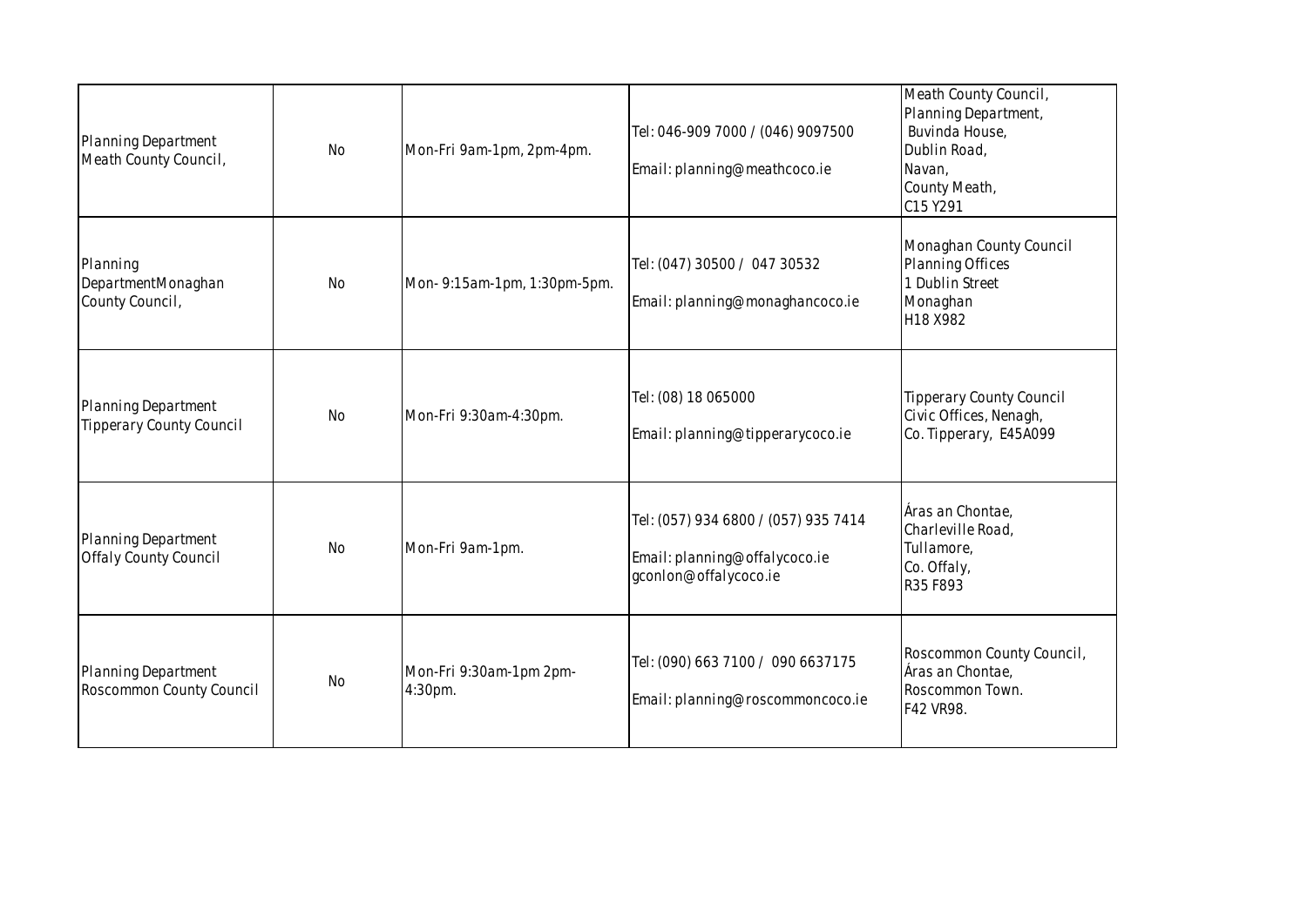| Planning Department<br>Sligo County Council                 | No        | Mon-Fri 10am-4pm.           | Tel: (071) 911 1111 / 071 911 4452 / 071<br>911 4455<br>Email: planning@sligococo.ie<br>sgillen@sligococo.ie | Sligo City Hall,<br>Quay St,<br>Abbeyquarter North,<br>Sligo,<br>F91 PP44                                               |
|-------------------------------------------------------------|-----------|-----------------------------|--------------------------------------------------------------------------------------------------------------|-------------------------------------------------------------------------------------------------------------------------|
| Planning Department<br>South Dublin County Council          | <b>No</b> | Mon-Fri 10am-12pm, 2pm-4pm. | Tel: (01) 4149000<br>Email: planningdept@sdublincoco.ie<br>Jotoole@sdublincoco.ie                            | South Dublin County Council<br>County Hall,<br>Tallaght,<br>Dublin 24,<br>D <sub>24</sub> A <sub>3</sub> X <sub>C</sub> |
| Carrickphierish Library<br>Waterford                        | <b>No</b> | Mon-Fri 10am-1pm, 2pm-5pm.  | 0761 10 2696<br>Email: library@waterfordcouncil.ie<br>(07)61102617                                           | Gracedieu Rd,<br>Carrickphierish,<br>Co. Waterford,<br>X91 NN9F                                                         |
| Planning Department<br>Westmeath County Council,            | No        | Mon-Fri 9:30am-4pm.         | Tel: (044) 9332000<br>Email: secretar@westmeathcoco.ie                                                       | Westmeath County Council,<br>Áras an Chontae,<br>Mount Street,<br>Mullingar,<br>Co. Westmeath,<br>N91 FH4N              |
| <b>Planning Department</b><br><b>Wexford County Council</b> | <b>No</b> | Mon-Fro 9am-1pm, 2pm-4pm.   | Tel: (053) 919 6000 / 053 9196101<br>Email: planning@wexfordcoco.ie                                          | Customer Service Unit<br>Block B, County Hall<br>Carricklawn<br>Wexford,<br>Y35 WY93                                    |